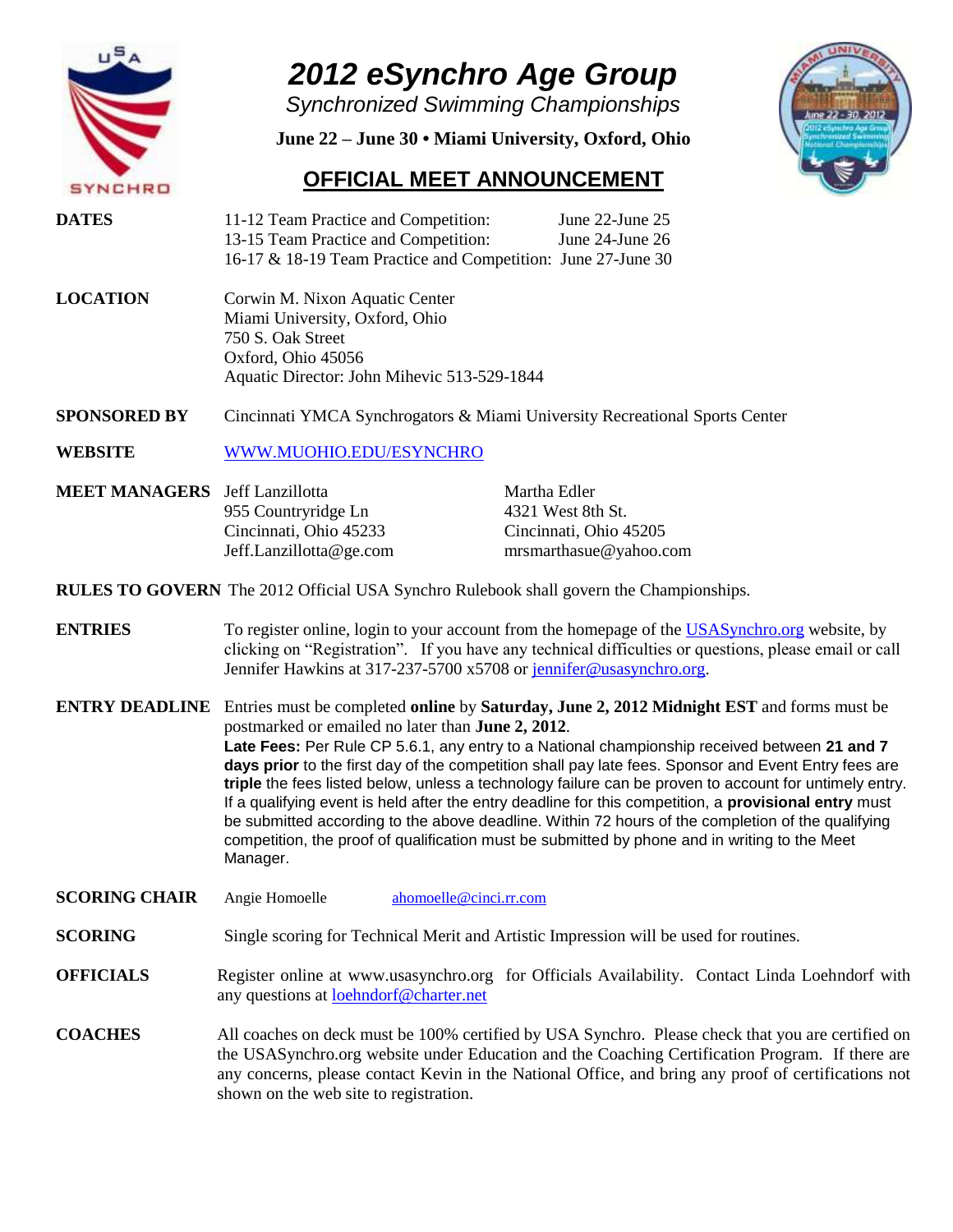- **ATTACHMENTS** The following forms are attached.
	- A Program Ads/Photo Submission Form
	- B- Scoreboard Cheers Form
	- C- Spectator Ticket and Program Order Form
	- D Flower Order Form
	- E Collegiate Synchro Opportunities
	- F Area Attractions

### **Form A, Program Ads/Photo Submission Form and Corresponding Fees to:**

Steve Moser 5017 Hurlingham Way Cincinnati, OH 45244

#### **Form B, Scoreboard Cheers Order Form and Corresponding Fees to:** Attn: John Mihevic

Corwin M. Nixon Aquatic Center 750 South Oak Street Oxford, Ohio 45056

#### **Form C, Pre-Sale Spectator Ticket and Program Order Form and Corresponding Fees and Form D, Flower Order Form and Corresponding Fees to:** Steve Moser

5017 Hurlingham Way Cincinnati, OH 45244

#### **FEE INFORMATION**

- Entry Fee: \$25 per competitor per routine, including alternates. Make check payable to USA Synchro. Any swimmer who is listed as an alternate for a routine and who is not swimming any other routine event shall pay the entry fee. (Rulebook, Appendix C)
- Surcharge: \$5 per competitor, including alternates. Make check payable to USA Synchro. Any swimmer who is listed as an alternate for a routine and who is not swimming any other routine event shall pay the surcharge. This surcharge is to cover expenses for Officials. (Rulebook, Appendix C)
- Sponsor Fee: \$20 per competitor. Make check payable to USA Synchro.
- Credentials: Each club will receive credentials for 2 coaches and 1 chaperone per 10 registered athletes. Additional coach and chaperone credentials are available for \$15 each. Lost/misplaced credentials will be \$15 for replacement.

|  |           | Maximum $#$ of free |            |  |  |  |  |  |  |  |
|--|-----------|---------------------|------------|--|--|--|--|--|--|--|
|  |           | credentials         |            |  |  |  |  |  |  |  |
|  | # of      |                     |            |  |  |  |  |  |  |  |
|  | athletes  | Coaches             | Chaperones |  |  |  |  |  |  |  |
|  | $1 - 10$  | 2                   |            |  |  |  |  |  |  |  |
|  | $11 - 15$ | 3                   | 2          |  |  |  |  |  |  |  |
|  | $16 - 20$ | 4                   | 2          |  |  |  |  |  |  |  |
|  | 21-25     | 5                   | 3          |  |  |  |  |  |  |  |
|  | 26-30     | 6                   | 3          |  |  |  |  |  |  |  |
|  | 31-35     |                     | 4          |  |  |  |  |  |  |  |
|  | 36-40     | 8                   | 4          |  |  |  |  |  |  |  |
|  | 41-45     | 9                   | 5          |  |  |  |  |  |  |  |
|  | 46-50     | 10                  | 5          |  |  |  |  |  |  |  |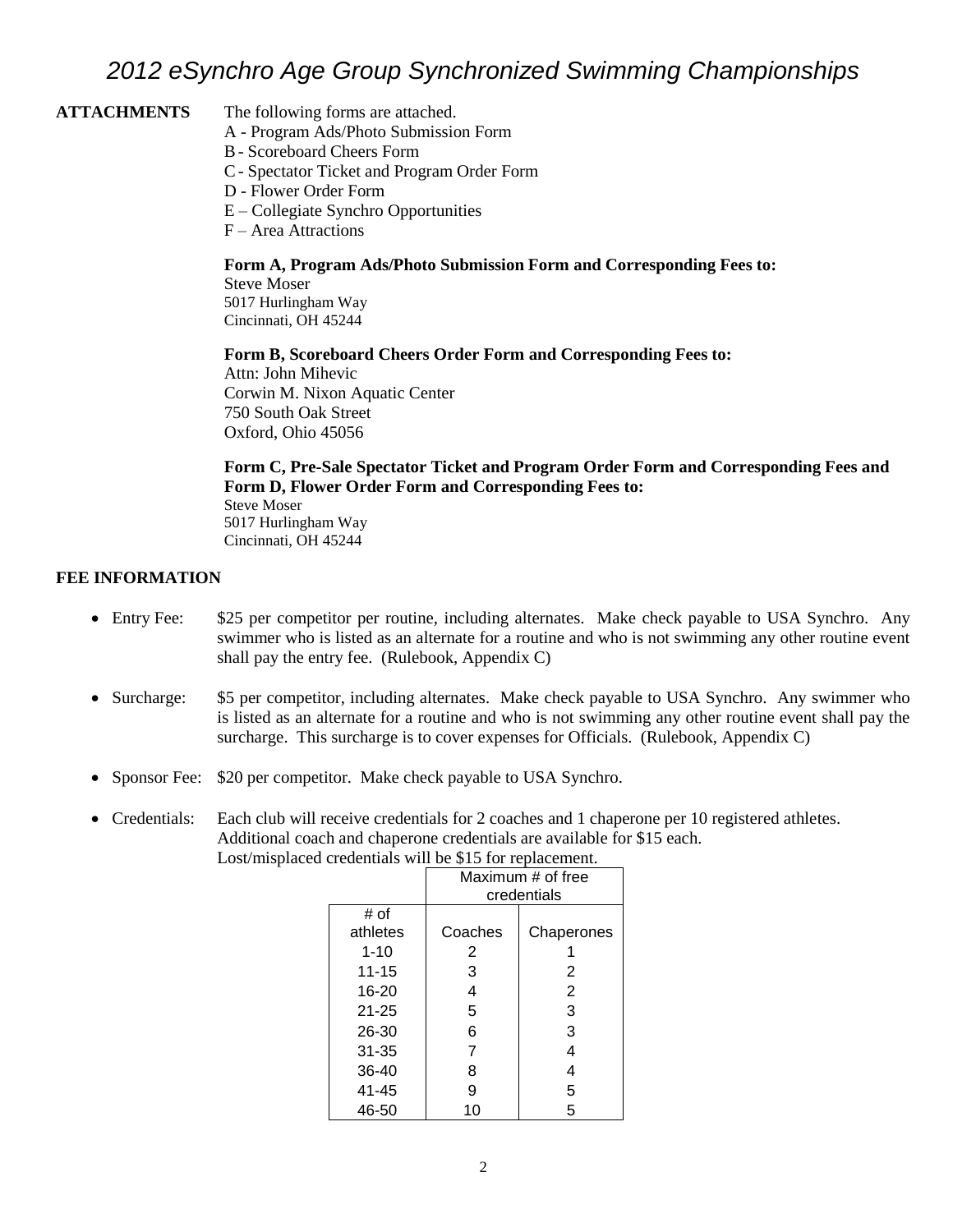• Spectator Tickets:

A one-time entry fee is required to watch the competitive events. Tickets can be purchased at the door for \$7 (adults). Seniors (65+) and Youth (6-12) can purchase tickets for \$5. Children 5 and under are free. Only cash will be accepted at the door. Tickets can be ordered in advance on the form C attached or on the event website<http://www.rec.muohio.edu/esynchro/tickets.html> . Make check payable to "CSG." Life members get free admission into all national events and should complete the downloadable ticket order form attached or on the event website. <http://www.rec.muohio.edu/esynchro/tickets.html>

 Program: Programs can be purchased at the meet or ordered in advance on Form C for **\$5** each. Programs at the event will be **\$10**. Make check payable to "CSG"

#### **EVENTS**

**Figures** – The Figure Competition will consist of the following figures:

#### **Figures 11-12 (Selection Group 2)**

150 Knight 3.1

|      | 101R/L Ballet Leg, Single                | 1.6 (draw for which leg will be held at the coaches meeting) |
|------|------------------------------------------|--------------------------------------------------------------|
| 360  | Walkover, Front                          | 2.1                                                          |
| 355  | Porpoise                                 | 1.9                                                          |
| 401  | Swordfish                                | 2.0                                                          |
|      | <b>Figures 13-15 (Selection Group 2)</b> |                                                              |
| 420  | Walkover, Back                           | 2.0                                                          |
| 355e | Porpoise, Spinning 360°                  | 2.1                                                          |
| 240  | <b>Albatross</b>                         | 2.2                                                          |
| 345  | Reverse Catalina                         | 2.1                                                          |
|      | <b>Figures 16-19 (Selection Group 2)</b> |                                                              |
| 313  | Kip, Split, Closing 180°                 | 2.5                                                          |
| 112f | Ibis, Continuous Spin $(720^{\circ})$    | 2.8                                                          |
|      | 355b Porpoise, Full Twist                | 2.5                                                          |

#### **Routines**

Routine competition will be held in Solo, Duet, Trio and Team for 11-12, 13-15, 16-17 & 18-19 age groups.

#### **AWARDS**

USA Synchro medals will be awarded in each group to finalist places 1-3 in routines and 1-3 in figure competition. USA Synchro ribbons will be awarded to places 4-8 in routines and 4-8 in figures.

**POOL SPECS** Indoor pool Length: 50 meters (Bulkhead placed at 25m) Width: 25 yards Depth: 10ft at both ends  $-10$  ft in the center Entry: 10 ft; carpet deck, no obstructions Distance of water from deck: 12 inches Spectators behind entry

Practice space: Dive Well & Lap lanes; Quiet swimming only as per direction of Marshals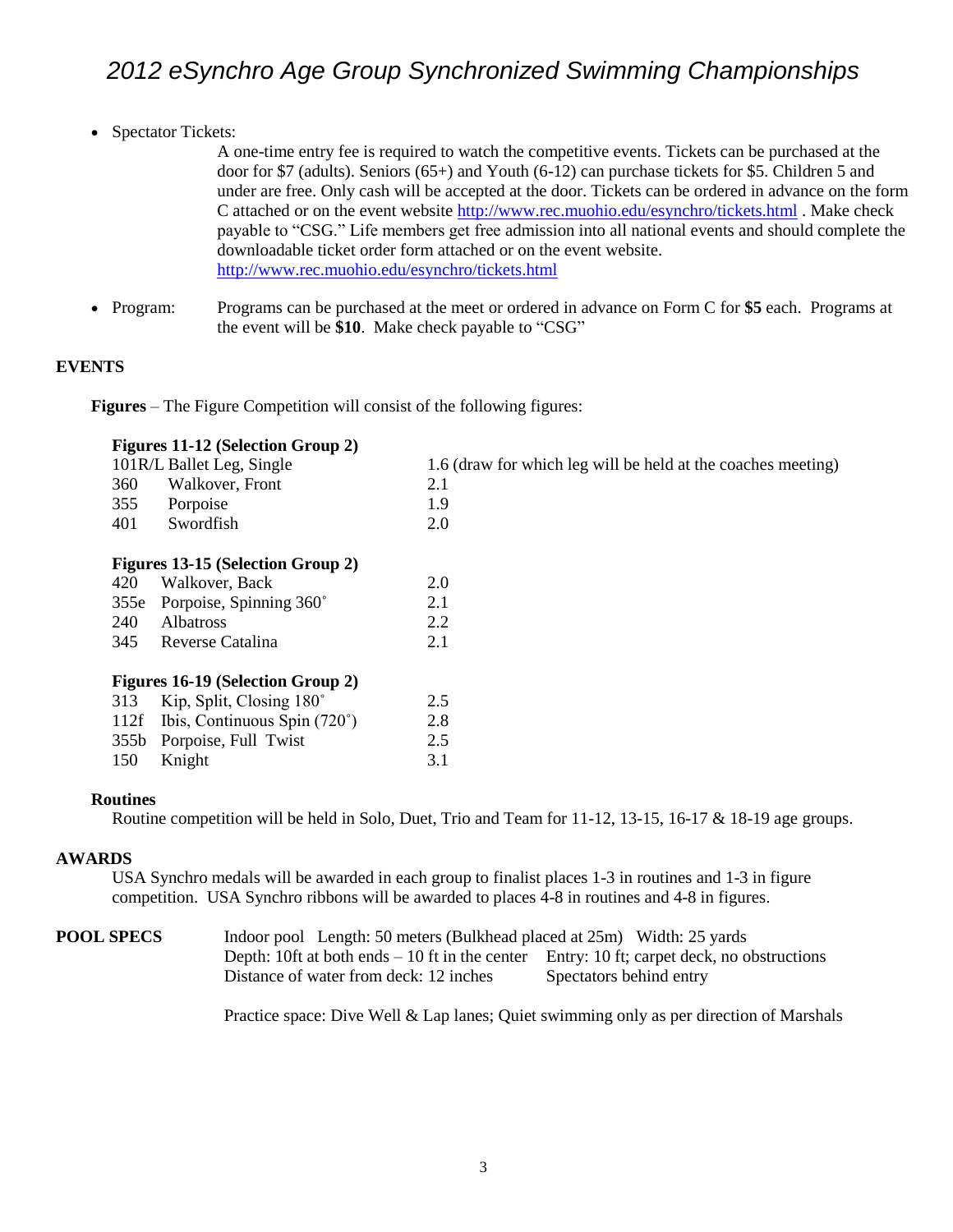#### **AIRPORTS**

Greater Cincinnati – CVG – 51 miles to the Aquatic Center. Dayton - DAY 47 miles; Indianapolis - IND 100 miles, Columbus - CMH 120 miles to the Aquatic Center.

To help our members, we have an agreement with United Airlines. To receive a discount off the lowest available fare, book your travel online through [www.continental.com.](http://www.continental.com/) In the Offer Code box, when searching for flights, enter USA Synchronized Swimming Code - ZMGV493370

#### **VEHICLE RENTAL**

Major rental car companies are available at the airports.

#### **DIRECTIONS**

*From James M Cox Dayton International Airport* ~<http://g.co/maps/j8twj> *From [Cincinnati-Northern Kentucky](http://maps.google.com/maps/place?cid=11251854501916773030&q=Cincinnati-Northern+Kentucky+International+Airport&cd=1&cad=src:ppiwlink,view:smartmaps&ei=YR48T8qGJonswAHn1ozSCw&dtab=2) International Airport*~<http://g.co/maps/sxdkm>

#### **PARKING**

Parking is available on many streets (including Oak) surrounding the campus and in summertime is generally not a problem. The Campus Ave. garage will be \$5.00 per day, and that includes 3 ins and outs per day.

#### **CLUB BANNERS**

Club banners will be collected at the registration table. Please do not hang your own banners. Please contact registration to retrieve banners.

#### **GELLING**

Gelling is only allowed in the designated last call room located on the pool deck level as well as outside on the patio under the tents. Those gelling outside the designated area will incur a \$100 fine. Please clean the last call area when done. There is NO de-gelling allowed in the facility (including showers). Those de-gelling anywhere in the facility will incur a \$100 fine.

#### **PARADE OF ATHLETES**

The Parade of Athletes will be held prior to each Age Group Final Routine competition. All athletes from all clubs are encouraged to participate. Dress for the parade in team warm-up suits or appropriate team uniform. **Sandals or shoes will be required**.

#### **HOST HOTELS**

Updated information will be available on the meet website: [www.muohio.edu/esynchro.](http://www.muohio.edu/esynchro)

#### **COACHES MEETINGS**

| Held in the pool hospitality room. |              |            |
|------------------------------------|--------------|------------|
| Friday, June 22                    | $5:00$ p.m.  | $11 - 12s$ |
| Sunday, June 24                    | $10:00$ a.m. | $13 - 15s$ |
| Wednesday, June 27 7:00 a.m.       |              | $16 - 19s$ |

#### **CHAMPIONSHIP REGISTRATION**

Club and Officials Registration will be at the pool during the following times:

| $5:00 \text{pm} - 8:00 \text{pm}$ |
|-----------------------------------|
| $8:00am - 12:00pm$                |
| $9:00am - 2:30pm$                 |
| $8:00am - 11:00am$                |
| $4:00 \text{pm} - 6:00 \text{pm}$ |
| $8:00am - 11:00am$                |
| $8:00am - 11:00am$                |
|                                   |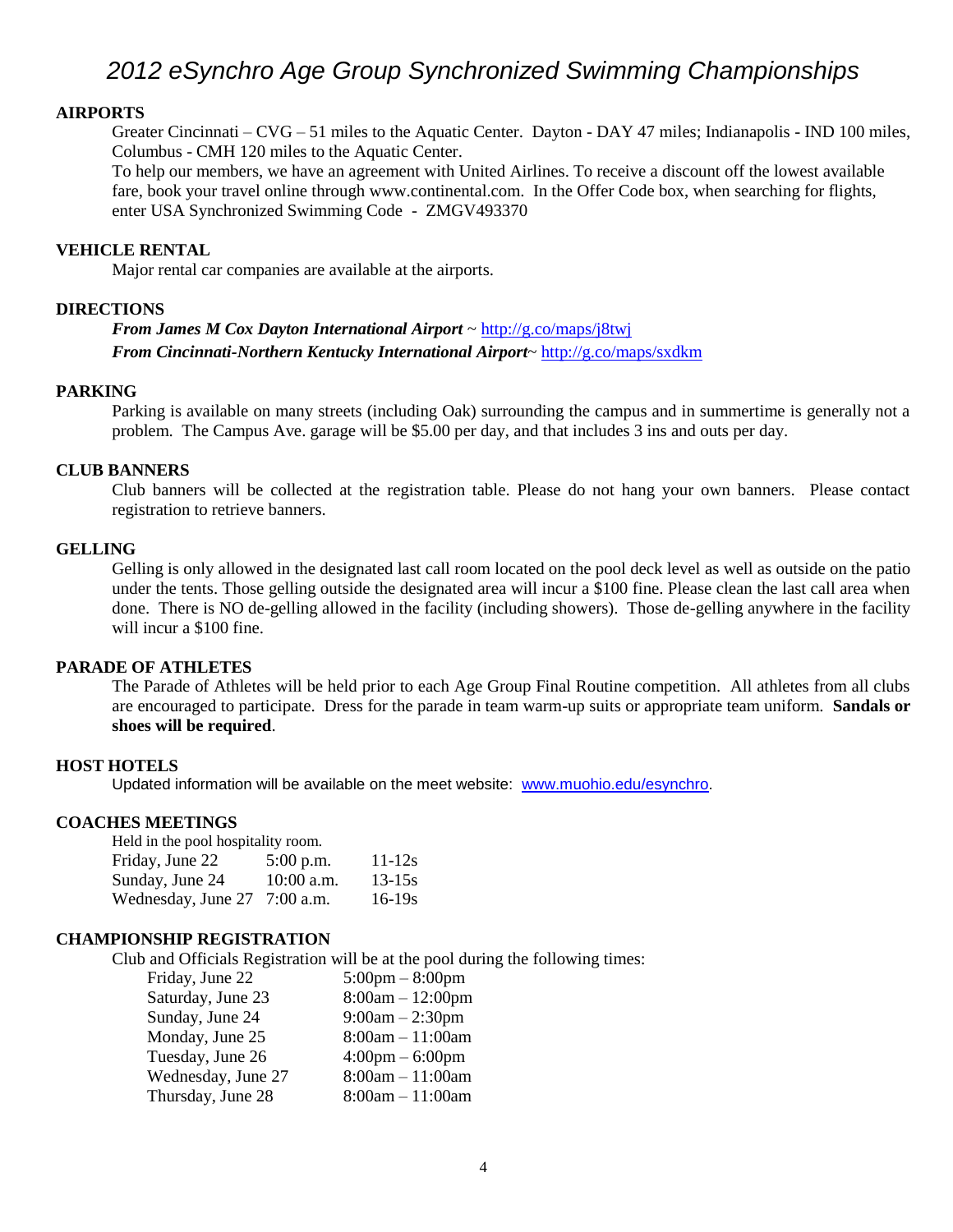#### **PRACTICE TIME**

The competition pool and the dive well will be available for rental on Friday, June 22 from 10:00 am until 5:00 pm. The cost is \$100.00 per hour for each one hour block. If teams arrange it, two teams may split the cost. Time will be assigned on a first come, first served basis. If you wish to purchase practice time, email John Mihevic @ [mihevijp@muohio.edu.](mailto:mihevijp@muohio.edu) Payment will need to be made by June 1, 2012. Any payments not received will then be reopened for other teams to reserve. Other local venues are being made available check the website for details.

#### **PRACTICE WITH MUSIC**

Practice time with music will be once in the competition pool for each team routine in the order of draw. Refer to the final meet schedule for practice times and be on deck ready to swim at the appropriate time. Please notify the meet manager if you will not be swimming during the practice.

Friday, June 22 6:00pm – 8:30pm 11-12 Team practice w/music

Sunday, June 24 5:15pm – 8:00pm 13-15 Team practice w/music (approximate time) Wednesday, June 27 7:00pm – 9:30pm 18-19 Team practice w/music (approximate time) Thursday, June 28 7:30am – 9:30am 16-17 Team practice w/music (approximate time)

#### **OFFICIALS AND COACHES HOSPITALITY**

Food will be available in the hospitality room throughout the competition for Officials and Coaches.

#### **OFFICIALS, COACHES AND ALUMNI RECEPTION**

All officials, coaches, sponsors and alumni are invited to a reception Sunday evening June 24, 2012 from 6:00 pm to 9:00 pm at the Goggin Ice Center.

#### **SOUND SYSTEM**

A Clark Synthesis sound system with a variable speed CD player will be used.

#### **FOOD SERVICES**

A concession stand is located in the lobby of the aquatic center there will also be concessions located outside of the facility in the quad adjacent to the facility. NO outside food is allowed in the building. NO cooking or portable tables are allowed in the building. NO glass containers or food will be permitted on the pool deck. Athletes' coolers may be kept in the gated enclosure abutting the pool deck. NO other coolers will be allowed. Teams may also set up tables, chairs and pop-ups in the quad adjacent to the facility.

#### **CHAMPIONSHIP MERCHANDISE**

There will be Championship items available for purchase in addition to USA Synchro items throughout the Championship. Visa and MasterCard will be accepted.

#### **VIDEOGRAPHER**

Waycross Community Media DVD's will be available for purchase.

#### **LIVE WEB STREAMING**

For friends and family unable to attend in person, the event will be webcast. [www.clearskywebcasting.com](http://www.clearskywebcasting.com/) see website for pricing

#### **PHOTO/VIDEO REGULATIONS**

Any photographs, videotape or other audio and/or visual recordings of the event created by a spectator must be used solely for such spectator's personal, non-commercial use, and may not be broadcast, published or disseminated, or used for any commercial purposes, without the prior written consent of U.S. Synchronized Swimming.

Personal use non-flash photography will be allowed. Please do not obstruct other's views in picture taking.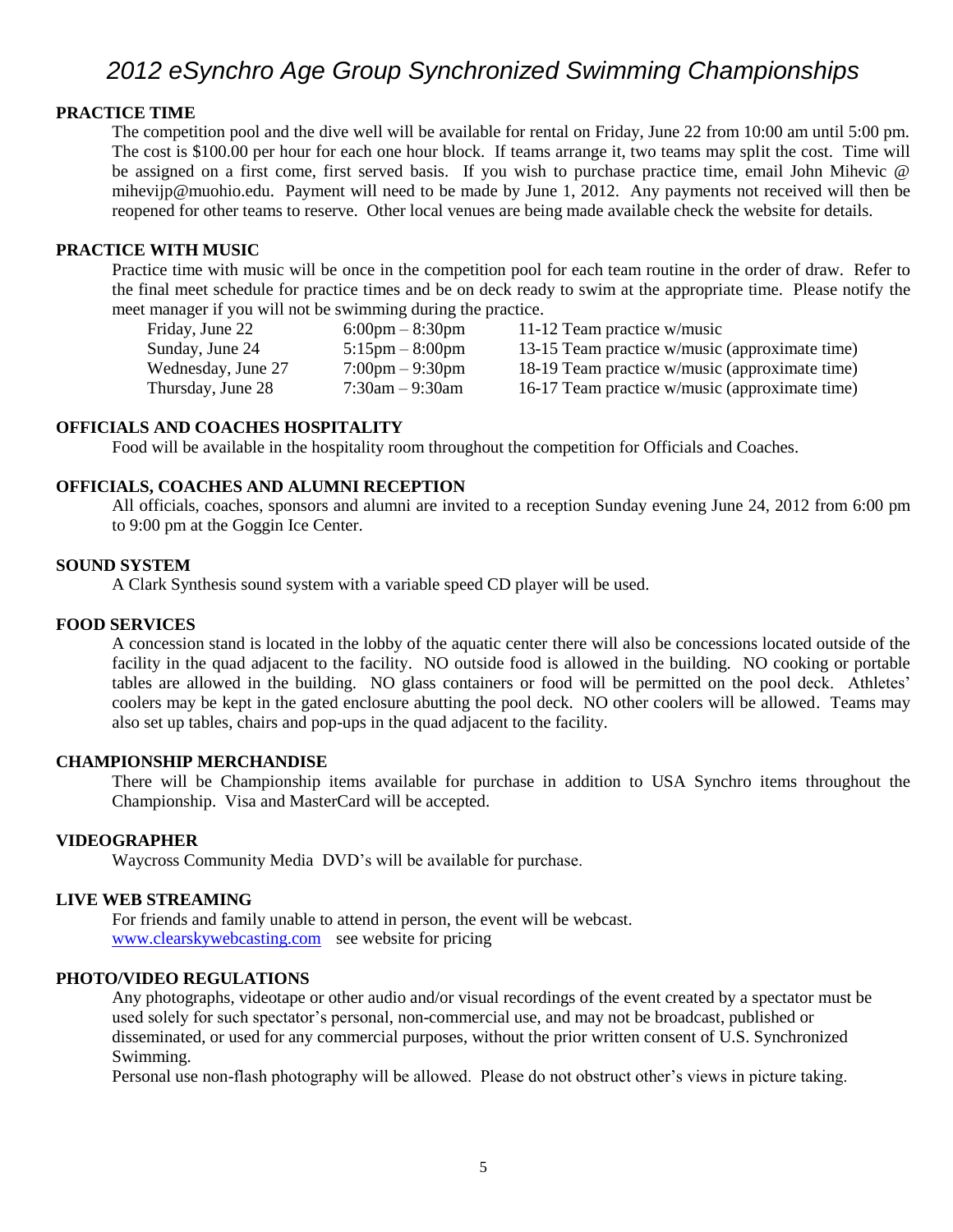#### **FLOWERS**

Flowers will be available for pre-ordering using Form D and in the lobby in limited quantity for purchase.

#### **PROGRAM**

Participating clubs may send photos for the official championship program. Only digital photos submitted via email will be accepted. Price is \$18 per photo if received by May 15th and \$25 per photo if received by the latest deadline of June 1st. Send payment with registration. Specific instructions are on the meet website [\(www.muohio.edu/esynchro\)](http://www.muohio.edu/esynchro) and are in Attachment A.

Greetings and Good Luck messages are available for the championship program, see Attachment A or the event website for details.

#### **SCOREBOARD CHEERS**

Wish your routine competitors good luck in lights on our giant scoreboard. Your wishes will flash repeatedly during warm-ups for routine events. You can let your swimmer know that you're thinking of them from far away. Greetings can be pre-purchased or purchased at the meet. Send wording and picture to Jamey Rutschilling @ [rutschjm@muohio.edu](mailto:rutschjm@muohio.edu) . Send form and payment to John Mihevic. See Attachment B for instructions.

#### **ESYNCHRO CLINICS**

USA Synchro in partnership with eSynchro will offer 2 clinics during the 11-12 and 13-15 figure competitions. Pre-register before June 17 and attend the clinic at a discounted rate. Athletes and coaches are welcome to register and attend either clinic.

Clinic #1 –Sunday, June 24,  $3:00 \text{pm} - 5:00 \text{pm}$ 

Clinic #2 - Tuesday, June 26, 12:00pm-2:00pm

Cost: \$20 pre-registered by June 15 deadline/\$30 after June 15 and on site

Pre-registration is available on the USA Synchro website:

http://www.usasynchro.org/Education/Camps Clinics Critiques.htm. Please be prepared for dry land and pool portions of the clinic. Contact the Education Director at [kevin@usasynchro.org](mailto:kevin@usasynchro.org) with any questions.

#### **NT PIPELINE TRAINING**

This will be for members wanting to become officials for skills competitions or coaches that want to know exactly how the skills are evaluated. The clinic will cover both the General Athletic Skills and Water Skills. It can benefit any coach that wants to become part of the program when it expands to more local competitions and will give the coaches the exact procedure of the tests and how they are scored. The clinic will be \$25.

Clinic #1- Monday, June 25, 10am-2pm

Clinic #2- Wednesday, June 27, 10am-2pm

Registration is available on the USA Synchro website:

[http://www.usasynchro.org/Education/Camps\\_\\_Clinics\\_\\_\\_Critiques.htm](http://www.usasynchro.org/Education/Camps__Clinics___Critiques.htm) . Contact the Education Director at

[kevin@usasynchro.org](mailto:kevin@usasynchro.org) with any questions.

#### **COLLEGIATE SYNCHRO OPPORTUNITIES SPECIAL SEMINAR**

A special seminar for athletes, parents and coaches will be held to overview collegiate synchro, and discuss the overall experience, recruiting process and scholarships. Additional information can be found on attachment E. This will be held in Room #57 on:

Tuesday, June 26, 2pm - 3pm (after 13-15 figures)

Friday, June 29, 1pm – 2:00pm ((after 18-19 solo)

Please also visit the Collegiate Synchro minibooth in the vendor area.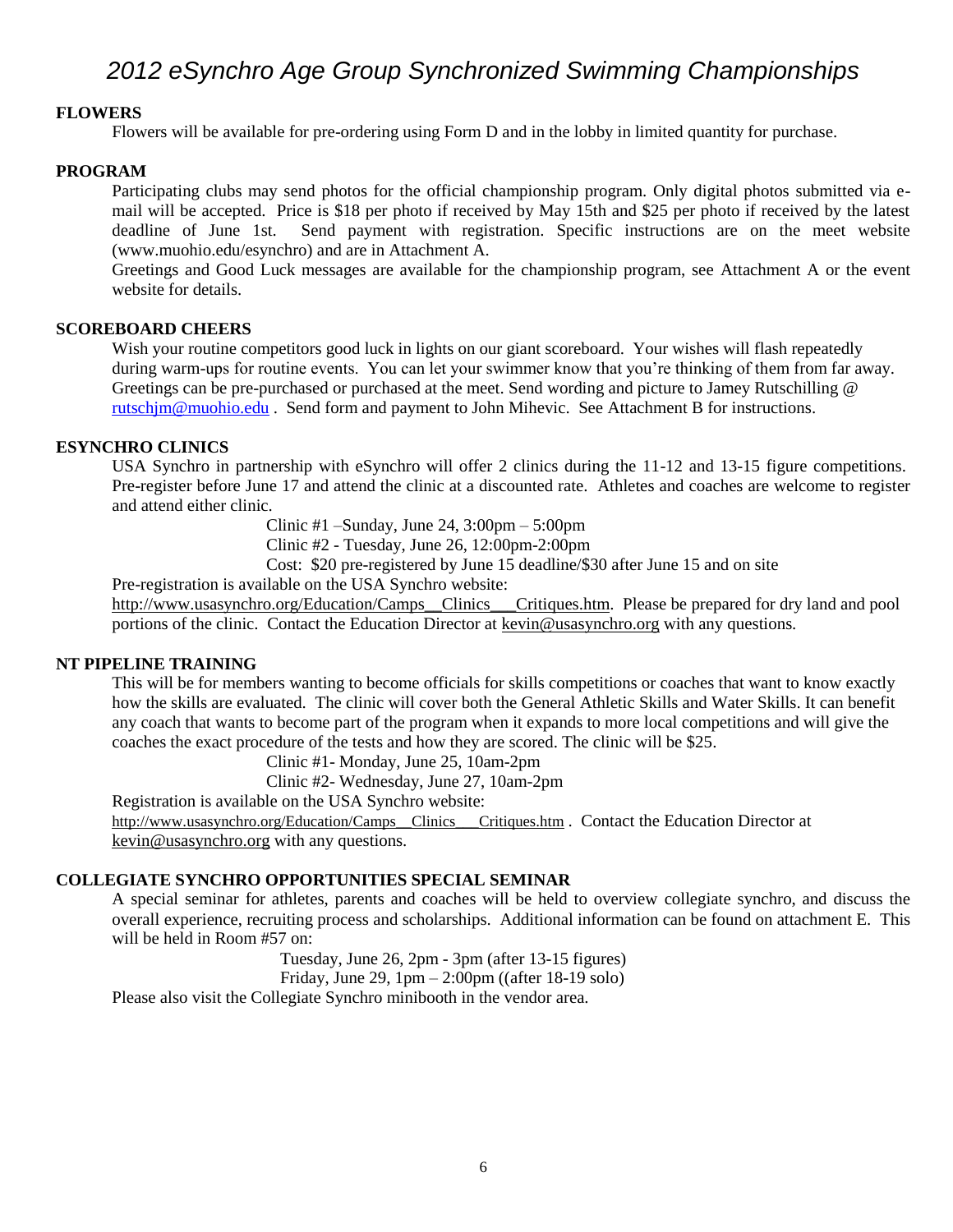### **TENTATIVE MEET SCHEDULE Page 1 of 2**

**(Times may be revised based on actual entries)**

#### **Friday, June 22**

5:30pm- 6:00pm Lap Swim

5:00pm- 8:00pm Registration at the pool 5:00pm- 5:30pm 11-12 Officials and Coaches meeting at the pool 6:00pm- 8:30pm 11-12 Team practice with music (in order of draw)

#### **Saturday, June 23**

#### **Sunday, June 24**

3:00pm- 5:00pm eSynchro clinic

#### **Monday, June 25**

#### **Tuesday, June 26**

12:00pm- 2:00pm eSynchro clinic

6:30am- 7:00am Lap Swim/Open pool 8:00am-12:00pm Registration at the pool 7:00am-10:30am 11-12 Solo warm-up and competition 10:30am- 2:15pm 11-12 Duet warm-up and competition 2:15pm- 7:00pm 11-12 Team warm-up and competition

6:30am- 7:00am Lap Swim/Open pool 7:00am-10:30am 11-12 Trio warm-up and competition 9:00am- 2:30pm Registration at the pool 10:00am-10:30am 13-15 Officials and Coaches meeting at the pool 10:30am- 3:00pm 13-15 Duet warm-up and competition 3:00pm - 5:45pm 11-12 Figures warm up and competition 5:45pm- 8:30pm 13-15 Team practice with music (in order of draw) 6:00pm- 9:00pm Reception for officials, coaches, sponsors & alumni (Goggin Ice Center)

6:30am- 7:00am Lap Swim/Open pool 7:00am-11:15am 13-15 Trio warm-up and competition 8:00am-11:00am Registration at the pool 10:00am- 2:00pm National Team Skills Training Clinic 11:15am- 4:00pm 13-15 Team warm-up and competition **4:00pm- 9:30pm 11-12 Parade of Athletes, Finals, and Awards**

6:30am- 7:00am Lap Swim/Open pool 7:00am- 10:45am 13-15 Solo warm-up and competition 11:15am- 2:00pm 13-15 Figures warm-up and competition 2:00pm- 3:00pm Collegiate Synchro Opportunities Special Seminar 4:00pm- 6:00pm Registration at the pool **3:15pm- 8:30pm 13-15 Parade of Athletes, Finals and Awards**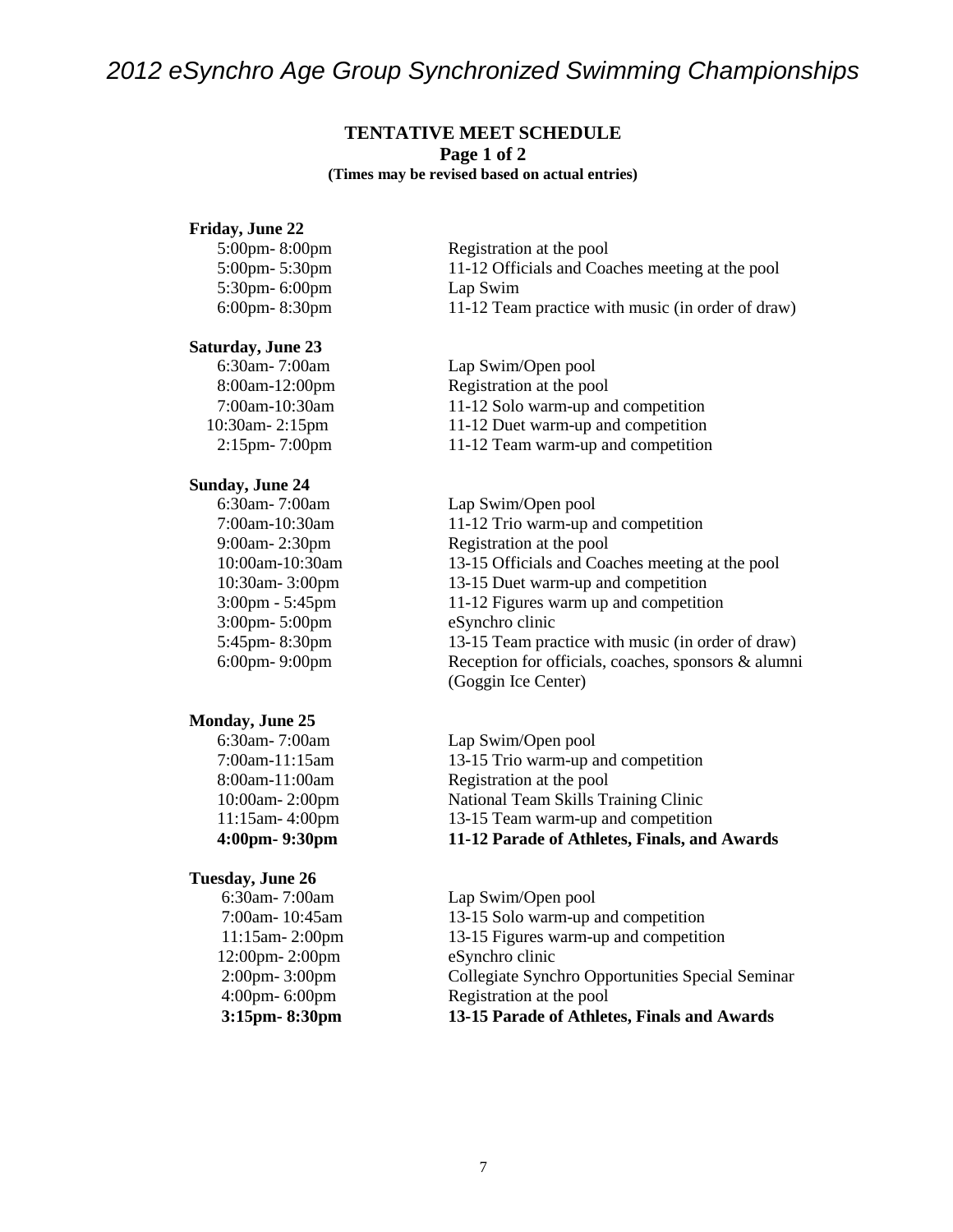#### **TENTATIVE MEET SCHEDULE Page 2 of 2**

**(Times may be revised based on actual entries)**

#### **Wednesday, June 27**

7:00am- 7:30am Lap Swim/Open pool 7:00am- 7:30am 16-19 Officials and Coaches meeting at the pool 7:30am-11:45am 16-17 Duet warm-up and competition 8:00am-11:00am Registration at the pool 10:00am- 2:00pm National Team Skills Training Clinic 11:45am- 3:30pm 16-17 Trio warm-up and competition 3:30pm- 6:30pm 18-19 Trio warm-up and competition 6:30pm- 7:00pm Lap Swim/Open pool 7:00pm- 9:30pm 18-19 Team practice with music

#### **Thursday, June 28**

7:00am- 7:30am Lap Swim/Open pool

#### **Friday, June 29**

#### **Saturday, June 30**

7:30am- 9:30am 16-17 Team practice with music 8:00am-11:00am Registration at the pool 9:30am- 1:00pm 16-17 Solo warm-up and competition 1:00pm- 4:00pm 18-19 Duet warm-up and competition 4:15pm- 8:00pm 18-19 Team warm-up and competition

6:30am- 7:30am Lap Swim/Open pool 7:30am-10:45am 16-17 Team warm-up and competition 10:45am- 1:00pm 18-19 Solo warm-up and competition 1:00pm- 2:00pm Collegiate Synchro Opportunities Special Seminar 2:15pm- 8:00pm 16-17 &18-19 Figures warm-up and competition

6:30am- 7:30am Lap Swim/Open pool 7:30am- 8:15am 16-17 Trio, Duet and Solo warm-up\*\* 8:15am- 8:35am Parade of Athletes 16-17 & 18-19 **8:40am- 2:00pm 16-17 Finals and Awards** 2:00pm- 2:45pm 18-19 Trio, Duet and Solo warm-up\*\* **2:50pm- 8:00pm 18-19 Finals and Awards**

\*\*Team warm-ups will commence immediately following Solo Final.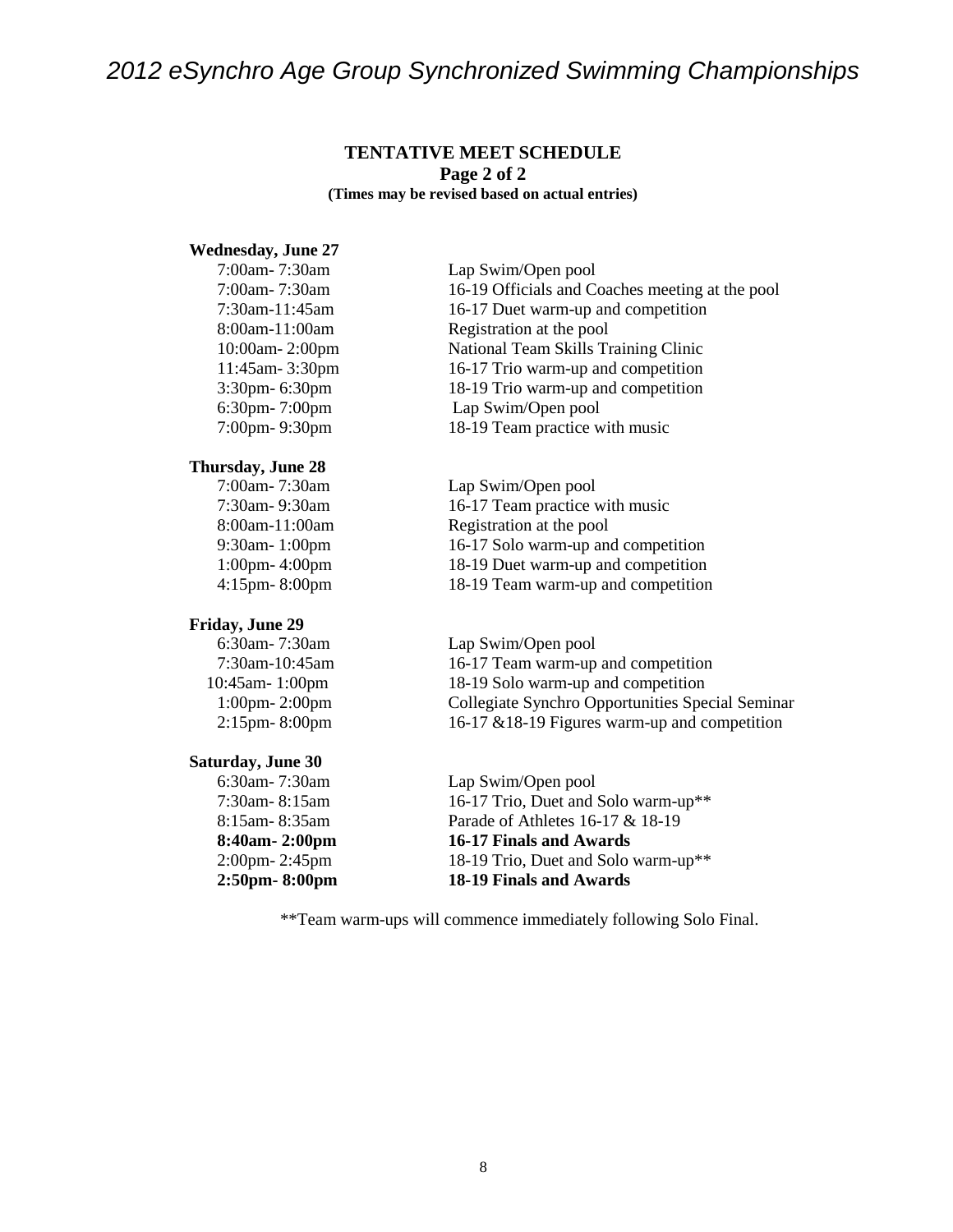### **ATTACHMENT A: PROGRAM AD AND PHOTO FORM**

#### **CLUB PHOTOS:**

Participating clubs are invited to send solo, duet, trio and team photos for the official championship program. Cost per photo is \$20**.** Only digital photos will be accepted.

Additional information: Save photos as a JPEG (.jpg) digital file. Set JPEG compression for high quality. If prepared correctly the digital JPEG attachment should be between 250 and 400K. Send photos as an attachment to an email. In the email subject line indicate the club name. In the body of the email include the complete name of club, city and state, description of photo, routine age, name and age of the swimmers. (DO NOT send a word text document.) Name your attached photo file a name that describes your team photo (i.e. SST\_13/15\_trio.jpg). Send one photo and caption per email (i.e. 4 photos = 4 email messages).

See ordering and payment information below.

#### **PERSONAL GREETINGS**

Family and Friends can submit personal greetings and pictures to be included in the championship program. Personal messages of good luck and a job well done can be submitted along with or without a photo. These photos and messages will be placed randomly in the program and will not be included in the team area of the program.

Prices are in the payment section, below.

#### **ORDERING CLUB PHOTOS AND PERSONAL GREETINGS**

Photos & Greeting are to be received by e-mail by **June 1, 2012**. Send photos as a high resolution JPEG file (.jpg). Send desired size and greeting and as an email message to Jennifer Webster@ohsd.uscourts.gov . (DO NOT send a word file attachment.) Include desired size of personal greeting you would like in the email. In the subject line put the item name.

#### **PAYMENT FOR ORDERING CLUB PHOTOS AND PERSONAL GREETINGS**

Club Name

Person Submitting:\_\_\_\_\_\_\_\_\_\_\_\_\_\_\_\_\_\_\_\_\_\_\_\_\_\_\_\_\_\_\_\_\_\_\_\_\_\_

Phone number:

| <b>Item</b>          | <b>Ouantity</b> | Cost        | <b>Extended</b> |
|----------------------|-----------------|-------------|-----------------|
| <b>Club Photo</b>    |                 | 20.00<br>\$ |                 |
| <b>Greetings</b>     |                 | \$10.00     |                 |
| <b>Full-Page</b>     |                 | 80.00<br>S  |                 |
| <b>Half-Page</b>     |                 | 45.00<br>S  |                 |
| 1/4 Page             |                 | \$25.00     |                 |
| <b>Business Card</b> |                 | 15.00<br>S  |                 |
| <b>Shout-Out</b>     |                 | \$<br>5.00  |                 |
| <b>Total</b>         |                 |             |                 |

Send the above information along with payment by check written to "CSG" for the full amount to be postmarked by **June 1, 2012** to: 2011 eSynchro Age Group Championships Steve Moser 5017 Hurlingham Way

Cincinnati, OH 45244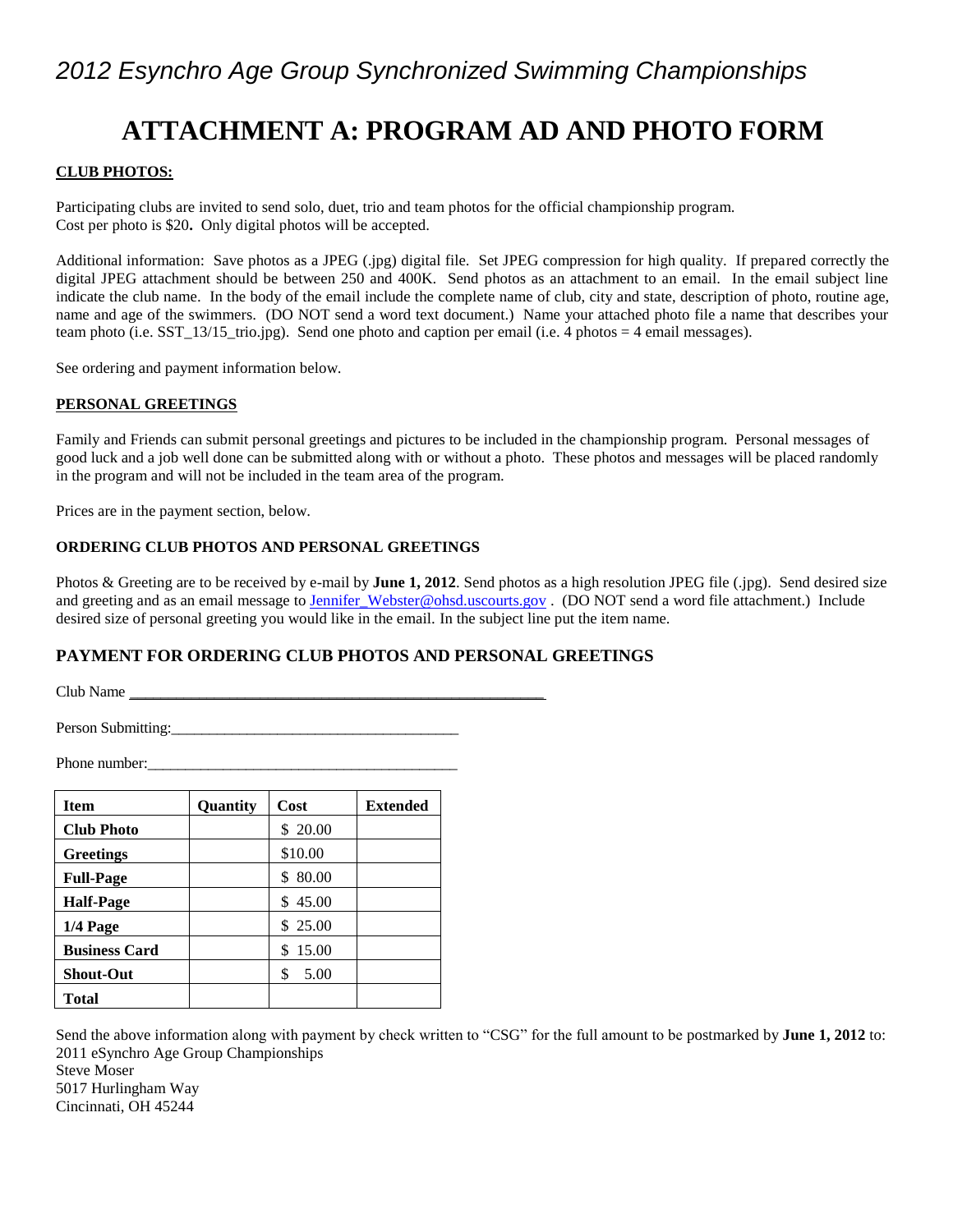### **ATTACHMENT B: SCOREBOARD CHEERS FORM**

Cheer on your favorite synchronized swimmer(s) by ordering messages to be displayed in lights on the giant full color video board during routine warm-ups. The cost is \$10 per message. The messages will be displayed multiple times during the selected warm-up session. Please make checks payable to "CSG." Graphics may be included with the Two Line Cheer. Send via email by June 2 with .jpeg to rutschim@muohio.edu with all of the information below.

| Send orders to:                                                                                                                                                                                                                     |      |                              |  |  |
|-------------------------------------------------------------------------------------------------------------------------------------------------------------------------------------------------------------------------------------|------|------------------------------|--|--|
| 2012 eSynchro Age Group Synchronized Swimming Championships,                                                                                                                                                                        |      |                              |  |  |
| Att: John Mihevic                                                                                                                                                                                                                   |      |                              |  |  |
| 750 S. Oak Street                                                                                                                                                                                                                   |      |                              |  |  |
| Oxford, Ohio 45056                                                                                                                                                                                                                  |      |                              |  |  |
|                                                                                                                                                                                                                                     |      |                              |  |  |
|                                                                                                                                                                                                                                     |      |                              |  |  |
|                                                                                                                                                                                                                                     |      |                              |  |  |
|                                                                                                                                                                                                                                     |      |                              |  |  |
|                                                                                                                                                                                                                                     |      |                              |  |  |
| <b>Warm-Up Session Selection:</b> And the set of the set of the set of the set of the set of the set of the set of the set of the set of the set of the set of the set of the set of the set of the set of the set of the set of th |      |                              |  |  |
|                                                                                                                                                                                                                                     |      |                              |  |  |
|                                                                                                                                                                                                                                     |      |                              |  |  |
|                                                                                                                                                                                                                                     | Solo | Duet Trio Team               |  |  |
|                                                                                                                                                                                                                                     |      |                              |  |  |
|                                                                                                                                                                                                                                     |      | Preliminary Events or Finals |  |  |
|                                                                                                                                                                                                                                     |      |                              |  |  |

Choose from **either** the two-line or four-line version below. One letter per box with an empty box between words. Scoreboard operator will center each line of text.

#### **TWO LINE**

**OR FOUR LINE**

Office Use Only

| Order number    |  |
|-----------------|--|
| Payment check # |  |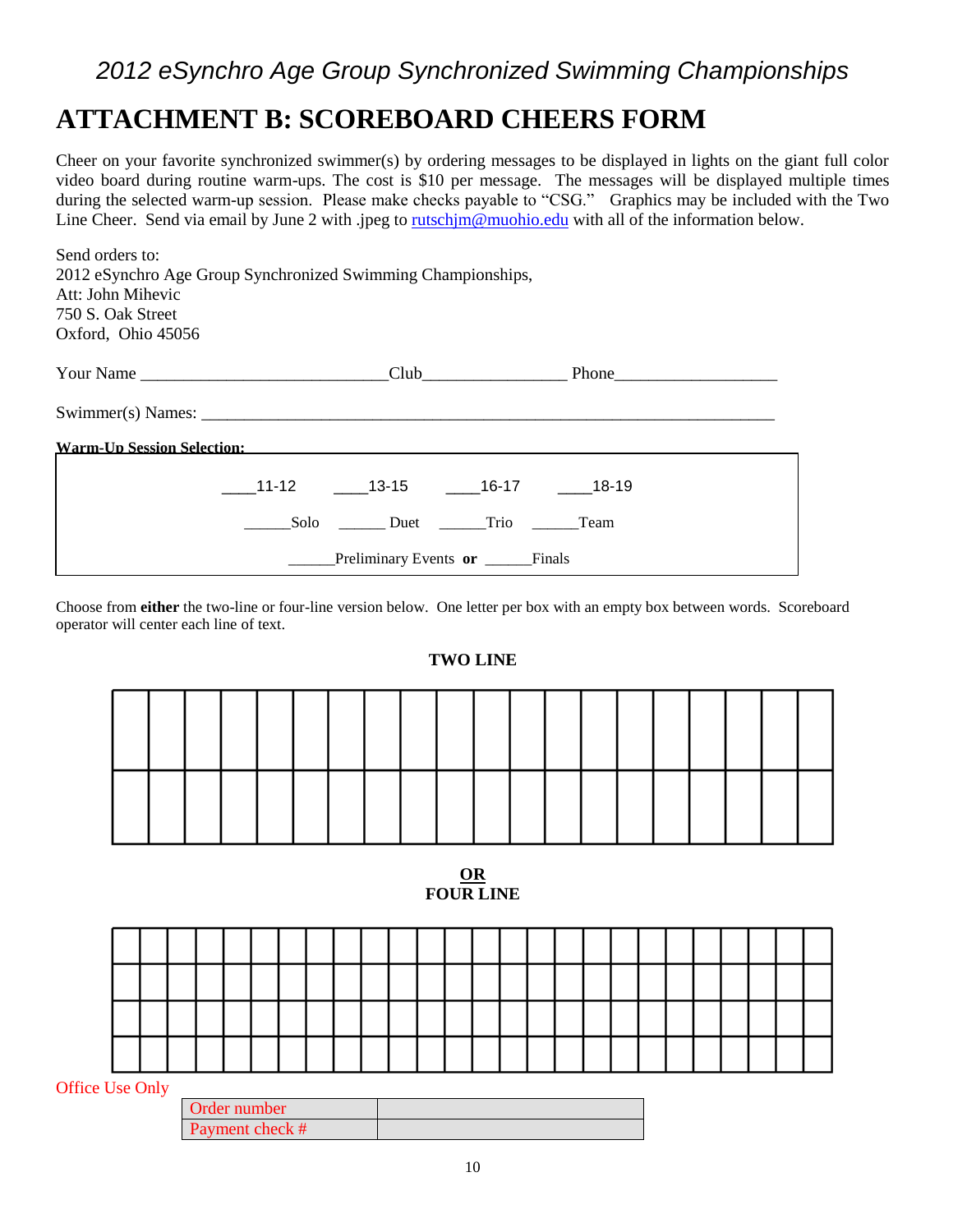### **ATTACHMENT C: PROGRAM AND TICKET ORDER FORM**

| Club/Official Name  |  |
|---------------------|--|
|                     |  |
| <b>Contact Name</b> |  |
|                     |  |
| Email               |  |

| Mailing address: |  |
|------------------|--|
|                  |  |

Contact Phone

| <b>CHAMPIONSHIP PROGRAMS</b>        |                   |                                                |  |  |  |
|-------------------------------------|-------------------|------------------------------------------------|--|--|--|
| # of programs                       | Unit price        | <b>Total Championship Programs Fee</b>         |  |  |  |
| $\left( a\right)$ $\qquad \qquad$   | (b) $$5^*$        | $(1) = (a)x(b) = $$                            |  |  |  |
| <b>SPECTATOR TICKETS</b>            |                   |                                                |  |  |  |
| # of Adults                         | Unit price        | <b>Total Adult entry Fee</b>                   |  |  |  |
|                                     | (d) $$5**$$       | $(2) = (c)x(d) = $$                            |  |  |  |
| # of Youth $(6-12)$ /senior $(65+)$ | Unit price        | Total Youth $(6-12)$ /senior $(65+)$ entry Fee |  |  |  |
|                                     | (f) $$3***$       | $(3) = (e)x(f) = $$                            |  |  |  |
|                                     | <b>TOTAL FEES</b> | $= (1) + (2) + (3) = $$                        |  |  |  |

\* Price will be increased to \$10 at the door during the event.

\*\* Price will be increased to \$7 at the door during the event.

\*\*\* Price will be increased to \$5 at the door during the event.

#### PAYMENT

Send payment by check written to "CSG" for the full amount to be postmarked by **June 7**, 20112 to:

2012 eSynchro Age Group Championships Steve Moser 5017 Hurlingham Way Cincinnati, OH 45244

| <b>Office Use Only</b> |                        |
|------------------------|------------------------|
| Order number           |                        |
| Payment check #        |                        |
| Ticket delivery        | $\Box$ on-site pick up |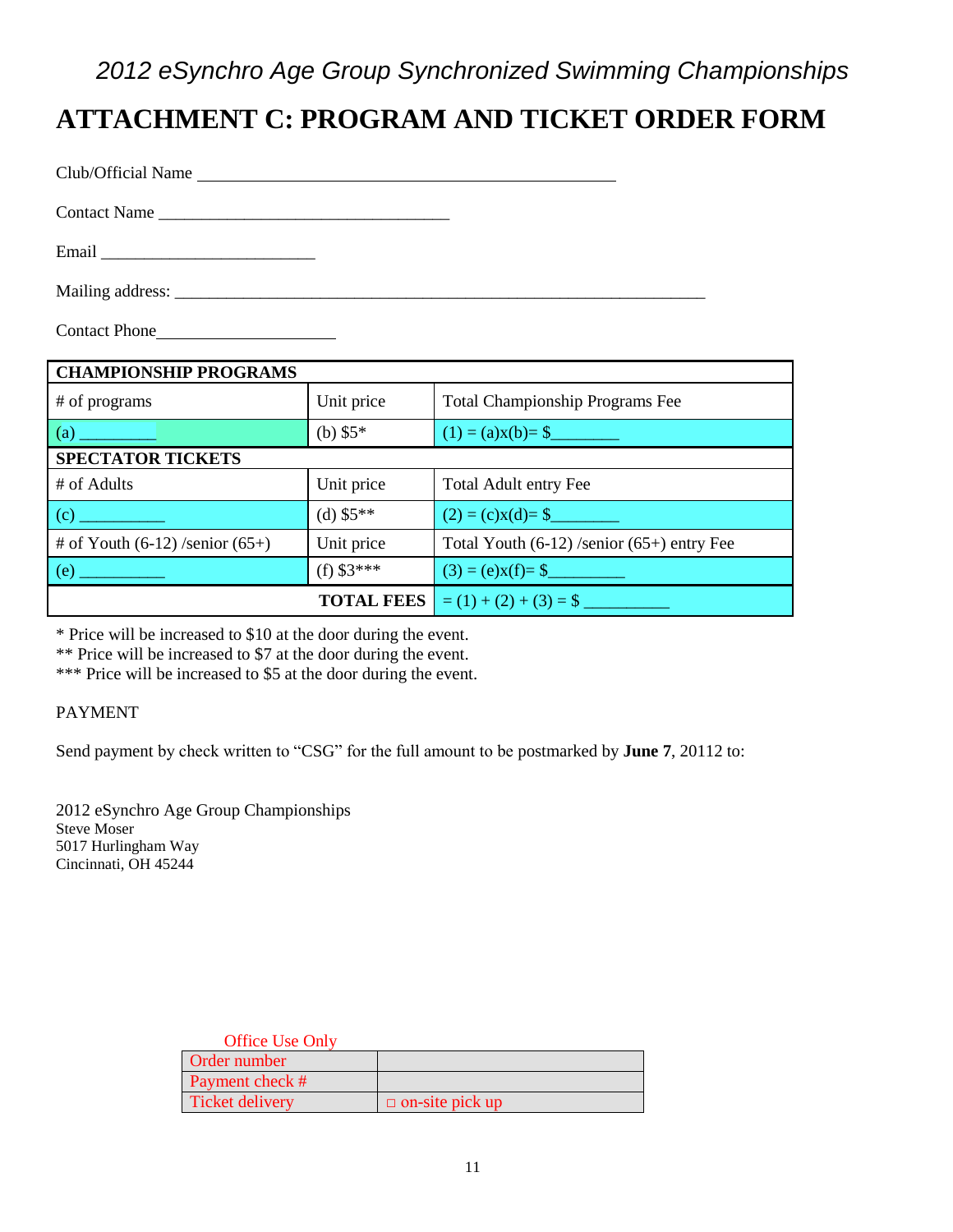# *2012 eSynchro Age Group Synchronized Swimming Championships* **ATTACHMENT D: FLOWER PRE-ORDER FORM**

Beautiful carnations are available in red or white. Each one carnation bouquet includes greenery and baby's breath in cello wrap tied with a ribbon bow. Pre-ordering is recommended because only a limited number will be sold on site.

Club Name

Contact Name \_\_\_\_\_\_\_\_\_\_\_\_\_\_\_\_\_\_\_\_\_\_\_\_\_\_\_\_\_\_\_\_\_\_

Email \_\_\_\_\_\_\_\_\_\_\_\_\_\_\_\_\_\_\_\_\_\_\_\_\_

Mailing address: \_\_\_\_\_\_\_\_\_\_\_\_\_\_\_\_\_\_\_\_\_\_\_\_\_\_\_\_\_\_\_\_\_\_\_\_\_\_\_\_\_\_\_\_\_\_\_\_\_\_\_\_\_\_\_\_\_\_\_\_\_\_

Contact Phone

| Carnation<br>Quantity | Sat,<br>June<br>23 | Sun,<br>June<br>24 | Mon,<br>June<br>25 | Tues,<br>June<br>26 | Wed,<br>June<br>27 | Thurs,<br>June 28 | Fri,<br>June<br>29 | Sat,<br>June<br>30 | Quantity<br><b>Total</b> | <b>Total</b><br>@\$3<br>each |
|-----------------------|--------------------|--------------------|--------------------|---------------------|--------------------|-------------------|--------------------|--------------------|--------------------------|------------------------------|
| Red                   |                    |                    |                    |                     |                    |                   |                    |                    |                          |                              |
| White                 |                    |                    |                    |                     |                    |                   |                    |                    |                          |                              |
| Yellow                |                    |                    |                    |                     |                    |                   |                    |                    |                          |                              |
| <b>Purple</b>         |                    |                    |                    |                     |                    |                   |                    |                    |                          |                              |
| Green                 |                    |                    |                    |                     |                    |                   |                    |                    |                          |                              |
| Yellow                |                    |                    |                    |                     |                    |                   |                    |                    |                          |                              |
| <b>Total</b>          |                    |                    |                    |                     |                    |                   |                    |                    |                          |                              |

Please circle the age group and the events.

| Age<br>Group | $11 - 12$   | 13-15       | 16-17       | 18-19       |
|--------------|-------------|-------------|-------------|-------------|
|              | <b>SOLO</b> | <b>SOLO</b> | <b>SOLO</b> | <b>SOLO</b> |
|              | <b>DUET</b> | <b>DUET</b> | <b>DUET</b> | <b>DUET</b> |
|              | <b>TRIO</b> | <b>TRIO</b> | <b>TRIO</b> | <b>TRIO</b> |
|              | <b>TEAM</b> | <b>TEAM</b> | <b>TEAM</b> | <b>TEAM</b> |

#### PAYMENT

Send payment by check written to "CSG" for the full amount to be postmarked by **June 7**, 2011 to:

2012 eSynchro Age Group Championships Steve Moser 5017 Hurlingham Way Cincinnati, OH 45244

Office Use Only

| Order number    |  |
|-----------------|--|
| Payment check # |  |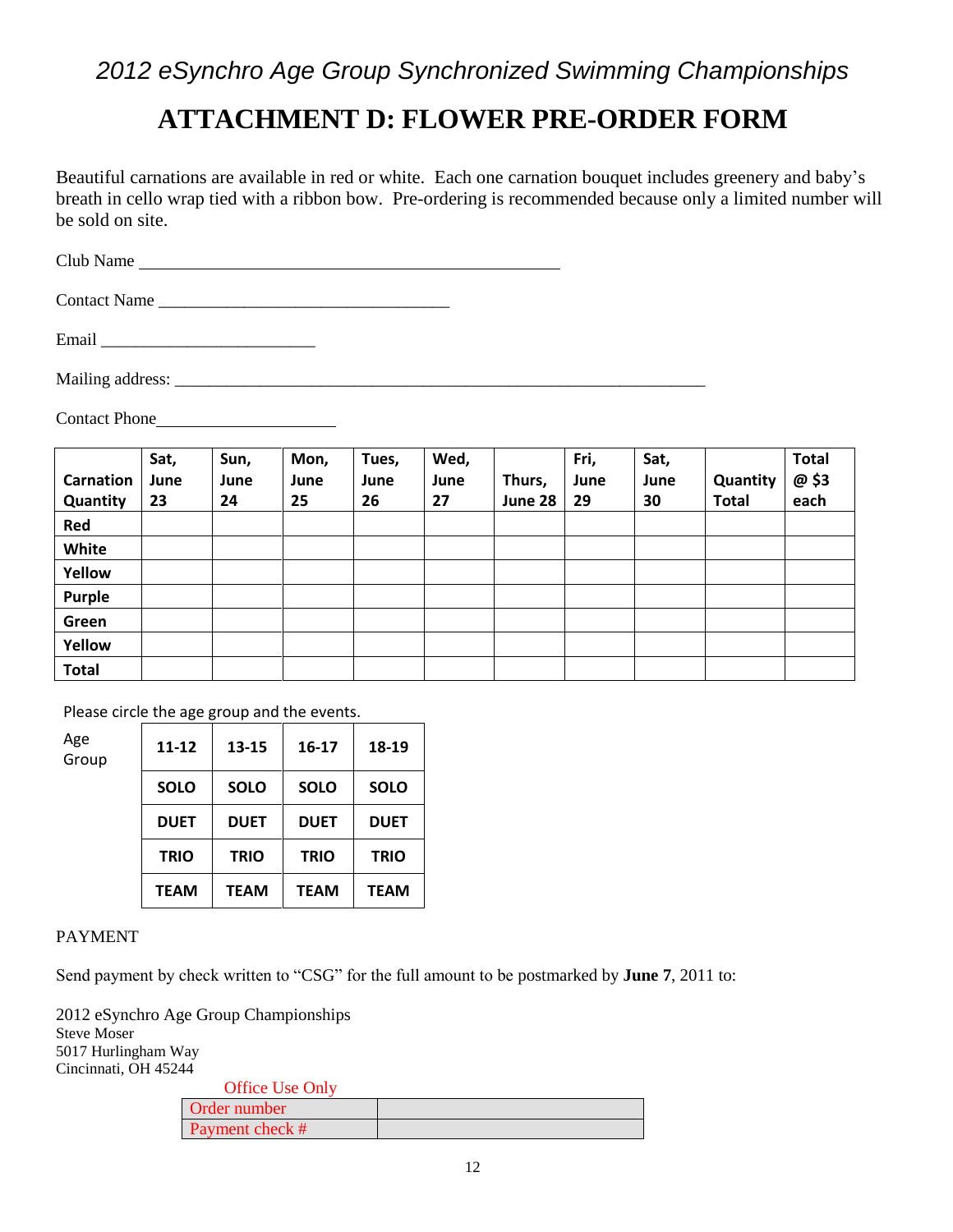### **ATTACHMENT E: Collegiate Synchro Opportunities**

# Special Seminar for Parents, Athletes, and Coaches USA Synchro **Collegiate Synchro Opportunities**

At the Corwin M Nixon Aquatic Center Rm #57 Tuesday, June 26, 2pm - 3pm (after 13-15 figures) Friday, June 29, 1pm – 2pm (after 18-19 solo)

Topics: Collegiate Synchro Overview Collegiate Swimming Experience Recruiting process Scholarships **Questions** 

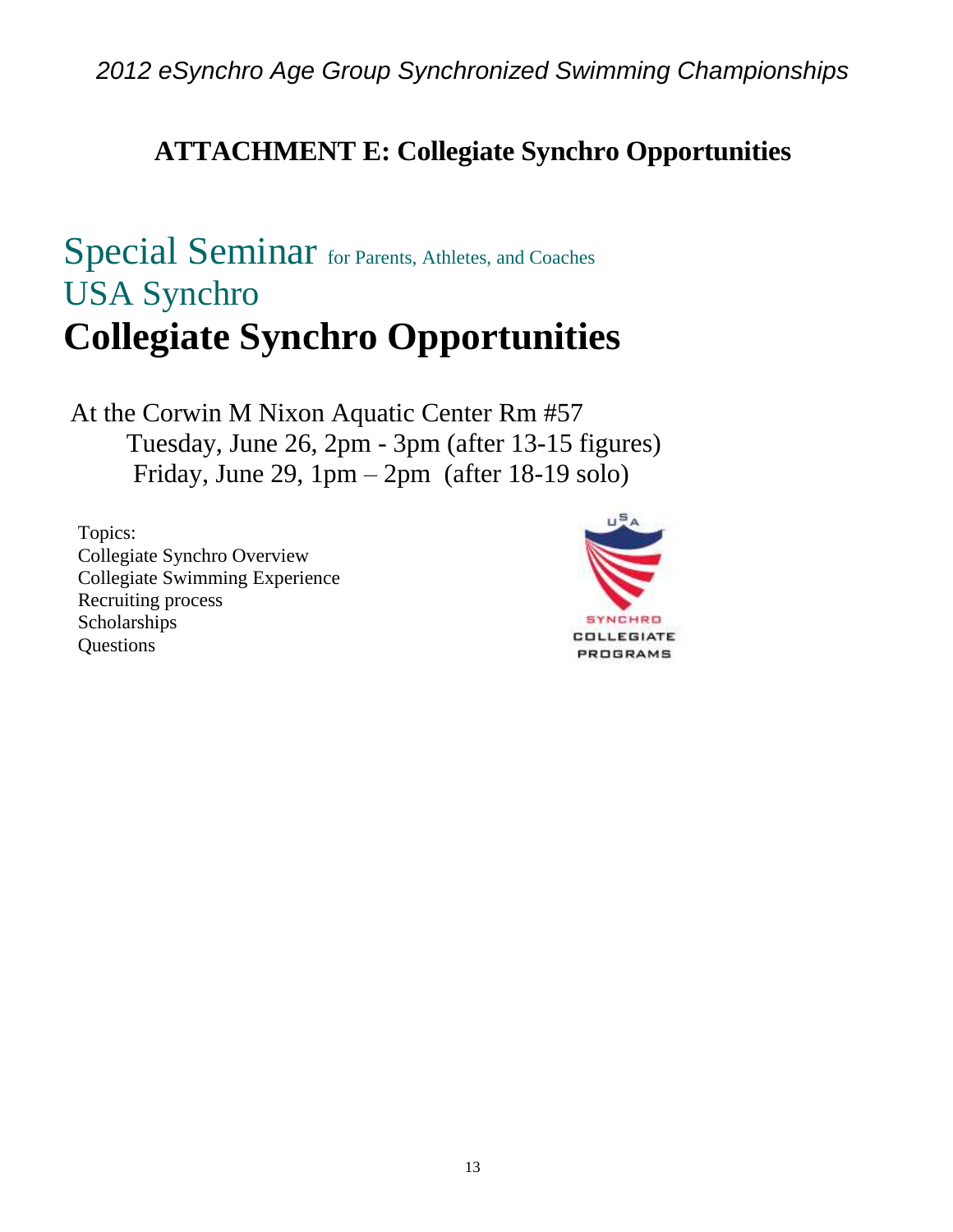# *2012 eSynchro Age Group Synchronized Swimming Championships* **ATTACHMENT F AREA ATRACTIONS**

#### **CINCINNATI PREMIUM OUTLETS**

400 Premium Outlets Drive Monroe, OH 45050

Phone: 513.539.0710 [www.premiumoutlets.com](http://www.premiumoutlets.com/)

Shop till you drop at the Cincinnati Premium Outlets! Opening late summer 2009, the Cincinnati Premium Outlers is sure to please the bargain hunters and the fashion-conscious. You won't have to empty your pocketbooks at Southwest Ohio's newest high-end shopping destination; the Cincinnati Premium Outlets is sure to provide shoppers with designer brands and unique outdoor settings that surely prove that not all outlet centers are the same.

#### **CINCINNATI ZOO & BOTANICAL GARDEN**

340 Vine Street Cincinnati, OH 45220-3301

Phone: 800.94.HIPPO [www.cincinnatizoo.org](http://www.cincinnatizoo.org/) Daily: 9 a.m. - 6 p.m.

Walk and talk and visit with the animals at the Cincinnati Zoo & Botanical Garden! The world famous Cincinnati Zoo was rated the #1 family attraction in Cincinnati by the Zagat Survey and has also been recognized by Child Magazine as one of "The Best Zoos for Kids". The Cincinnati Zoo offers visitors a fun journey through the animal kingdom with exhibits like Giraffe Ridge, Gorilla World, Lords of the Arctic polar bear exhibit, and so much more! Come to the Zoo and make some new, fuzzy friends!

#### **EnterTRAINment JUNCTION**

7379 Squire Court West Chester, OH 45069

Phone: 877.898.4656 [www.entertrainmentjunction.com](http://www.entertrainmentjunction.com/)

Monday – Saturday: 10 a.m. - 6 p.m. Sunday: Noon - 6 p.m.

EnterTRAINment Junction features the largest train-themed family entertainment center in the world, with over two miles of track and more than 90 trains from the earliest days of railroading up to today's modern locomotives. Other facility features include: cobbled streets at the depot, an interactive American Railroading Museum, 5,000 sq. ft. children's Thomas the Train play area called "Imagination Junction,"Train Expo Center, and year-round seasonal walk-through mazes (Fun Factory, Halloween, and Christmas).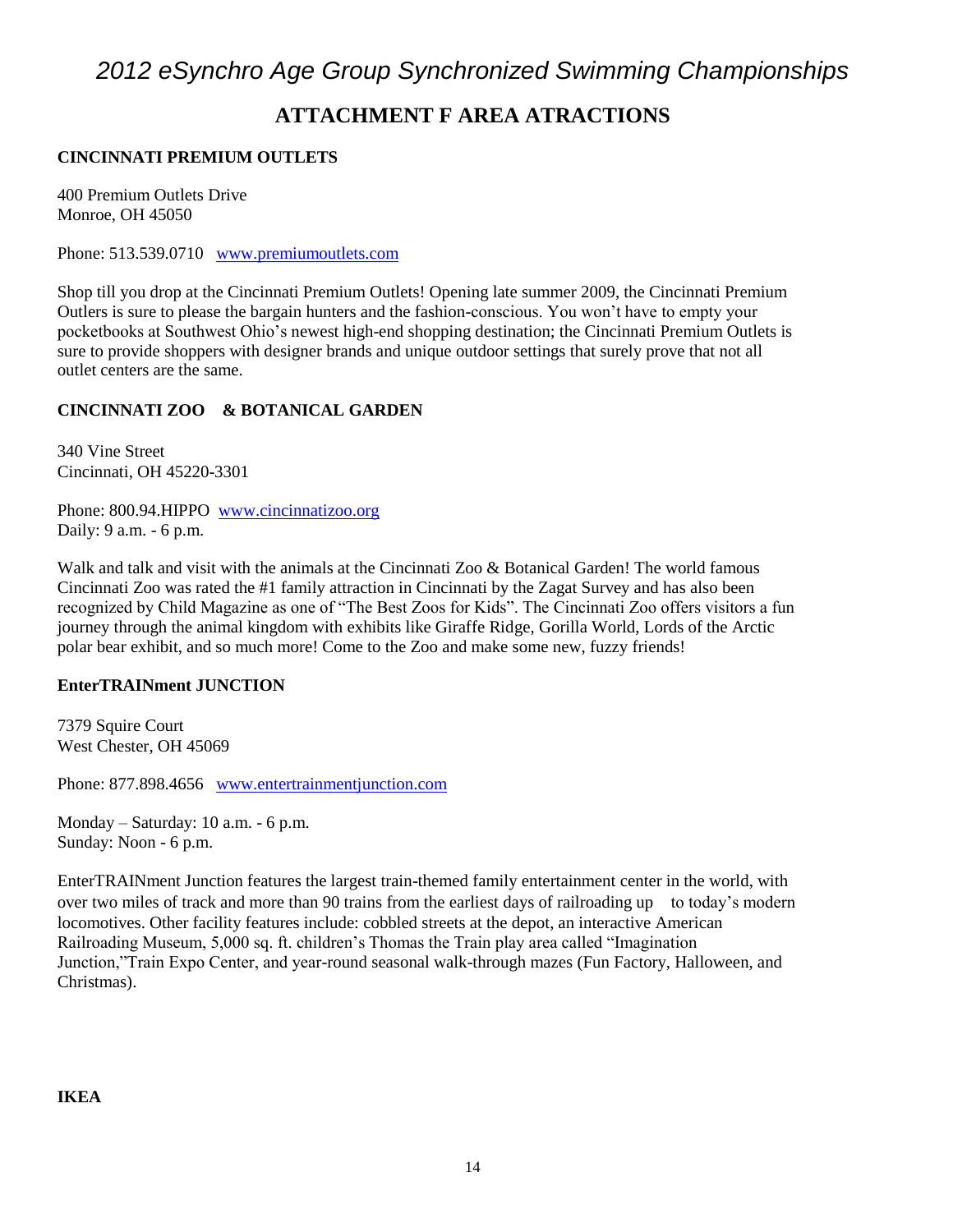9500 IKEA Way West Chester, OH 45069

Phone: 513.779.7100 [www.ikea-usa.com](http://www.ikea-usa.com/) Daily: 10 a.m. - 9 p.m.

The one-of-a-kind, world-famous retailer IKEA made its Ohio debut in the spring 2008! The 344,000 sq. ft. home furnishings store will truly be a shopper's delight. Featuring 10,000 exclusively designed items, three model homes, 48 room settings, a 350-seat restaurant serving Swedish specialties, a Children's IKEA showroom, and so much more. IKEA West Chester will offer shoppers trendy and chic designs at affordable prices.

#### **KINGS ISLAND**

6300 Kings Island Drive Kings Island, OH 45034

Phone: 800.288.0808 [www.visitkingsisland.com](http://aauinbutlercounty.com/aauDI/www.visitkingsisland.com)

Daily: 10 a.m - 10 p.m.

There's more than enough entertainment to keep the whole family busy with a visit to Kings Island, one of the largest theme parks in the Midwest. The five-year award winner for "Best Kids Area in the World" is the home of an award-winning waterpark and more than 80 rides and attractions, including the world famous wooden roller coaster, The Beast™ and the free fall adventure, Drop Zone™. *Discount tickets will be available for purchase at [www.visitkingsisland.com/butlercounty](http://www.visitkingsisland.com/butlercounty)*

#### **MONSTER MINI GOLF**

7058 Ridgetop Drive West Chester, OH 45069

Phone: 513.759.5400 www.monsterminigolf.com Mondays – Thursdays: 2 p.m. - 9 p.m. Friday: 2 p.m. - 10 p.m. Saturday: Noon - 10 p.m. Sunday: Noon - 8 p.m.

Are you ready for 18 holes of monstrous fun? Monster Mini Golf is a monster-themed, glow-in-the-dark experience! Monster Mini Golf features a miniature golf course, games, private party rooms, and so much more. It's definitely fun for the entire family!

#### **WAKE NATION**

201 Joe Nuxhall Way Fairfield, OH 45014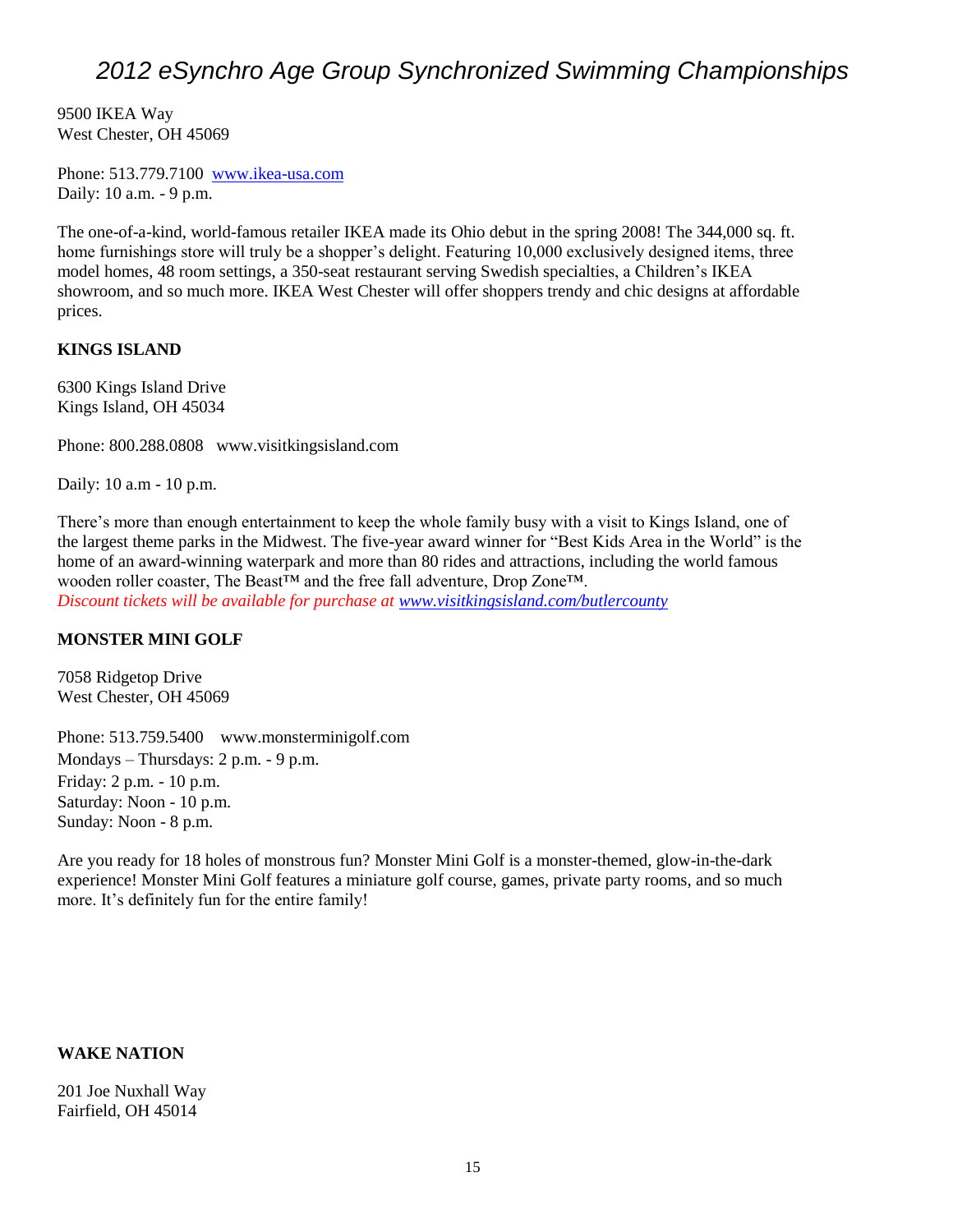Phone: 513.846.4063 [www.wakenation.com](http://www.wakenation.com/) Daily: 10 a.m. - dark

Are you seeking an adventure unlike anything else? Wake Nation Cincinnati is the ultimate watersports complex featuring wakeboarding, wakeskating, water skiing, and knee boarding. Wake Nation features an eight acre park and has a cable system suspending 30 feet above the lake. Whether you are a first timer or a seasoned pro, Wake Nation will not only be challenging...but it will be a blast!

#### **PYRAMID HILL SCULPTURE PARK & MUSEUM**

1763 Hamilton-Cleves Highway State Route 128 Hamilton, OH 45011

Phone: 513.868.8336 [www.pyramidhill.org](http://www.pyramidhill.org/)

One of just ten sculpture parks in the United States and the only sculpture park of its size in Ohio, Pyramid Hill is a 265 acre park and outdoor museum showcasing beautiful works of art. Displaying more than 50 pieces of monumental art, Pyramid Hill's scenic setting provides a peaceful getaway for every visitor. The park also features hiking trails, an arboretum, indoor pavilion, wall garden, lakes, picnic areas, amphitheater, and activities for both adults and children.

#### **NEWPORT ON THE LEVEE**

One Levee Way Newport, KY 41071

[www.newportonthelevee.com](http://www.newportonthelevee.com/) 

Newport on the Levee is a multi-level urban retail entertainment center located across from downtown Cincinnati on the south bank of the Ohio River in Newport, Kentucky. Voted by Zagat as the #1 Mall/Shopping Attraction for Families in the United States, the Levee features a variety of entertainment options such as the 20-screen AMC Theater, the awardwinning Newport Aquarium, Star Lanes on the Levee boutique bowling lounge, GameWorks, and the Funny Bone Comedy Club; several national and regional restaurant brands such as *Brio Tuscan Grille*, *Mitchell's Fish Market,* and *Brothers Bar & Grill*; along with several specialty shops, carts and kiosks. For more information, visit [www.newportonthelevee.com,](http://www.newportonthelevee.com/) sign up for our monthly e-newsletter, and get connected with the Levee on Facebook and Twitter.

#### **JUNGLE JIM'S INTERNATIONAL MARKET**

5440 E. Dixie Highway Fairfield, OH 45014

Phone: 513.674.6055 [www.junglejims.com](http://www.junglejims.com/)